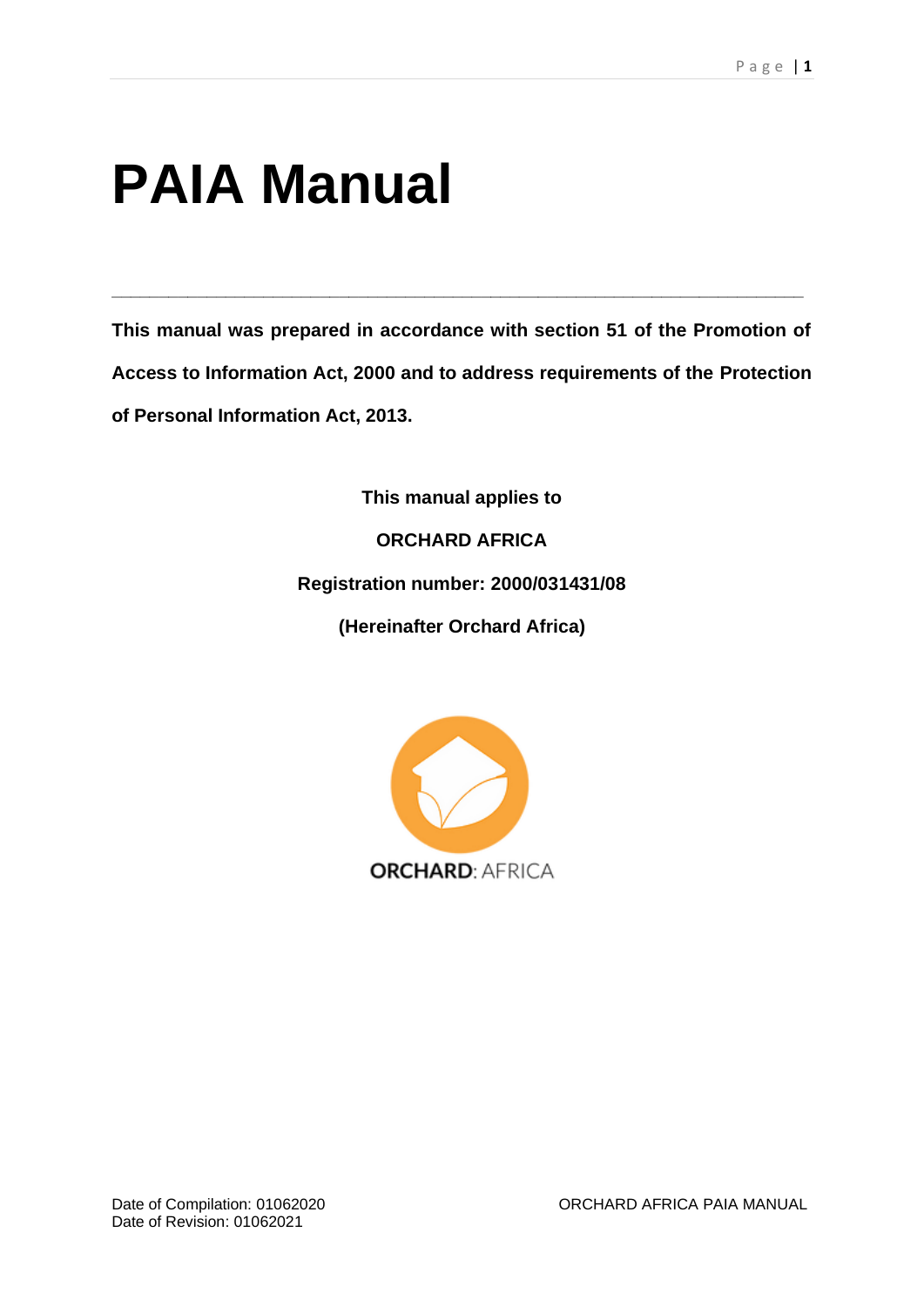## INDEX

- **1. Background to the Promotion of Access to Information Act**
- **2. Company details and subsidiaries**
- **3. Purpose of the PAIA Manual**
- **4. Contact Details**
- **5. Information Officer details**
- **6. Guide of SA Human Rights Commission**
- **7. Notice(s) in terms of section 52(2) of the Act**
- **8. Information available in accordance with other legislation**
- **9. Records that may be requested**
- **10. Records Available without a Request to Access in terms of the Act**
- **11. Prescribed Fees**
- **12. Grounds to Refuse Access**
- **13. Prescribed fees**
- **14. Availability of the manual**
- **15. FORM C – Information Request Form**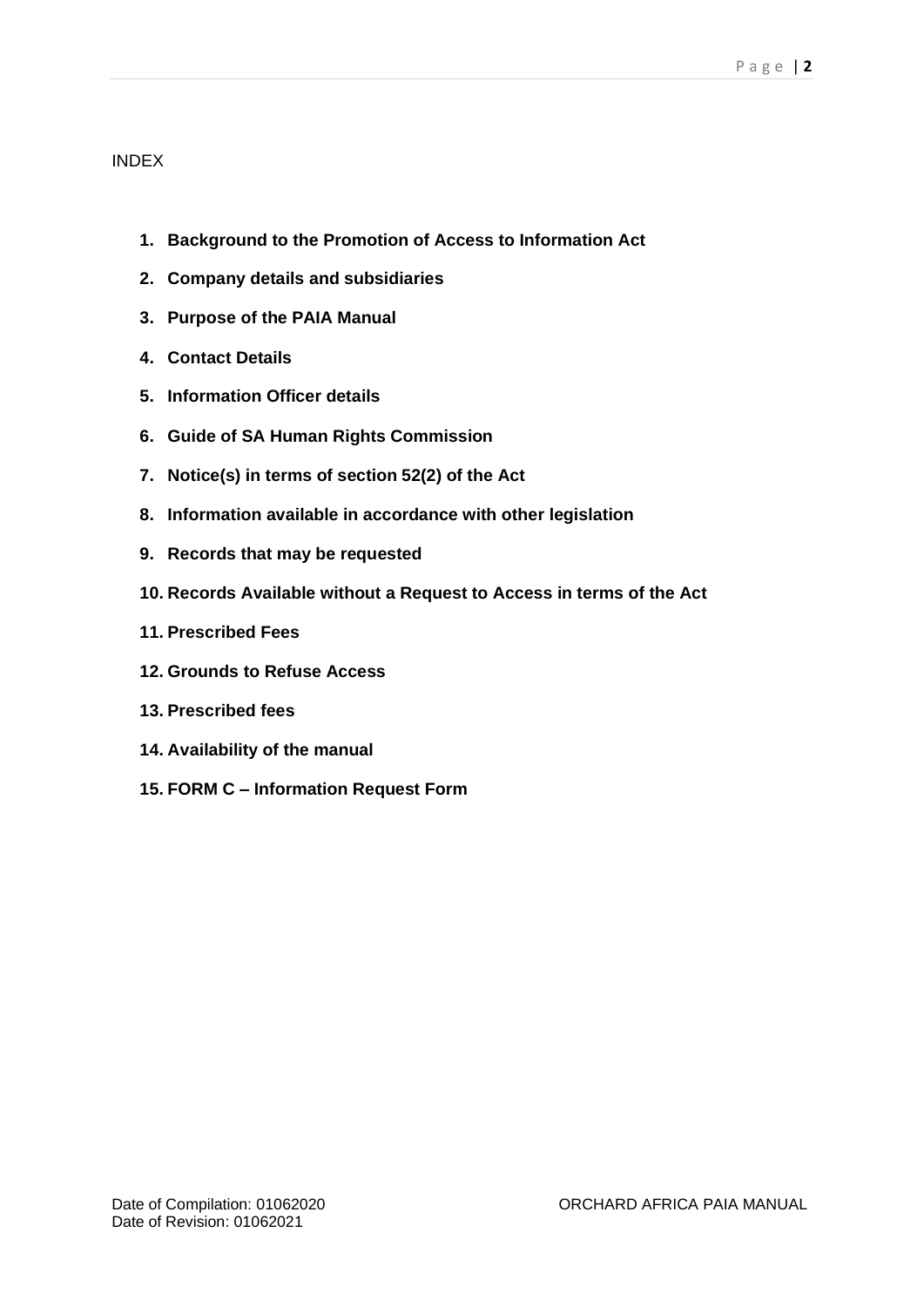#### **1. vBackground to the Promotion of Access to Information Act**

- 1.1. The Promotion of Access to Information Act, No. 2 of 2000 (the "Act) was enacted on 3 February 2000, giving effect to the constitutional right in terms of section 32 of the Bill of Rights contained in the Constitution of the Republic of South Africa 108 of 1996 (the "Constitution") of access to any information held by the state and any information that is held by another person and that is required for the exercise or protection of any rights.
- 1.2. In terms of section 51 of the Act, all Private Bodies are required to compile an Information Manual ("PAIA Manual").
- 1.3. Where a request is made in terms of the Act, the body to whom the request is made is obliged to release the information, subject to applicable legislative and / or regulatory requirements, except where the Act expressly provides that the information may be adopted when requesting information from a public or private body.

#### **2. Orchard Africa**

- 2.1. Orchard: Africa started in 1991 as a church ministry in South Africa. We are a NPO that cares for the vulnerable through relief, reconstruction and development, through our church and ministries networks.
- 2.2. This PAIA Manual of Orchard Africa is available at its premises: 2 Van Der Byl St, Van Der Stel, Cape Town, 7130

#### **3. Purpose of the PAIA Manual**

3.1. The purpose of PAIA is to promote the right of Orchard Africa to information, to

Date of Compilation: 01062020 ORCHARD AFRICA PAIA MANUAL Date of Revision: 01062021 foster a culture of transparency and accountability within Orchard Africa by giving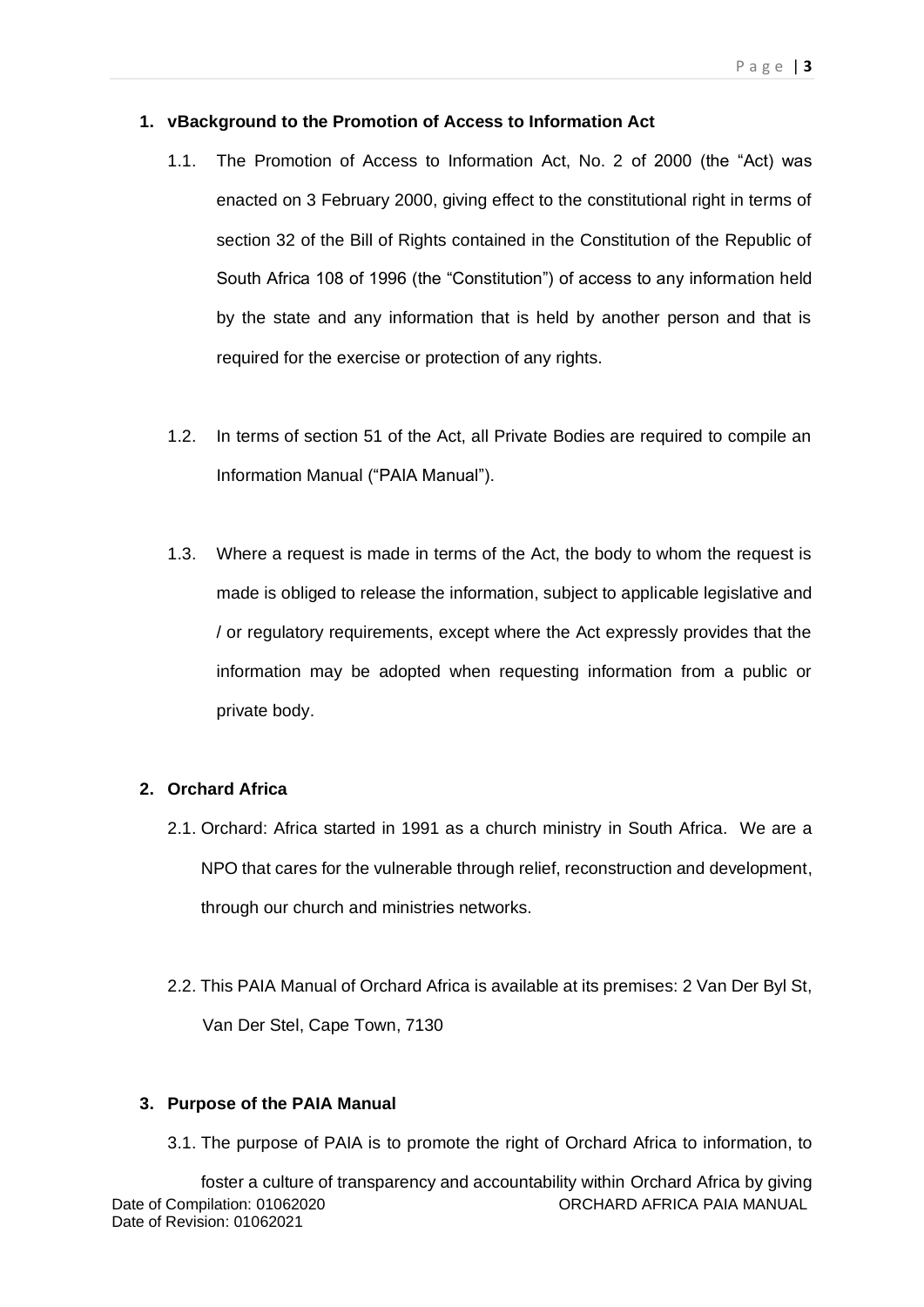the right to information that is required for the exercise or protection of any right and to actively promote a society in which the people of South Africa have effective access to information to enable them to exercise and protect their rights.

- 3.2. To promote effective governance of private bodies, it is necessary to ensure that everyone is empowered and educated to understand their rights in relation to public and private bodies.
- 3.3. Section 9 of the Act recognises that the right to access information cannot be unlimited and should be subject to justifiable limitations, including, but not limited to:
	- 3.3.1. Limitations aimed at the reasonable protection of privacy;
	- 3.3.2. Commercial confidentiality; and
	- 3.3.3. Effective, efficient, and good governance;

and in a manner which balances that right with any other rights, including such rights contained in the Bill of Rights in the Constitution.

3.4. This PAIA Manual complies with the requirements of guide mentioned in section 10 of the Act and recognises that in terms of the Protection of Personal Information Act 4 of 2013, that the Information Regulator will be responsible to regulate compliance with the Act and its regulations by private and public bodies.

## **4. Contact Details of the Managing Director [Section 51(1)(a)]**

| Managing Director:         |                                      |
|----------------------------|--------------------------------------|
| <b>Registered Address:</b> | 2 Van Der Byl St, Van Der Stel, Cape |
|                            | Town, 7130                           |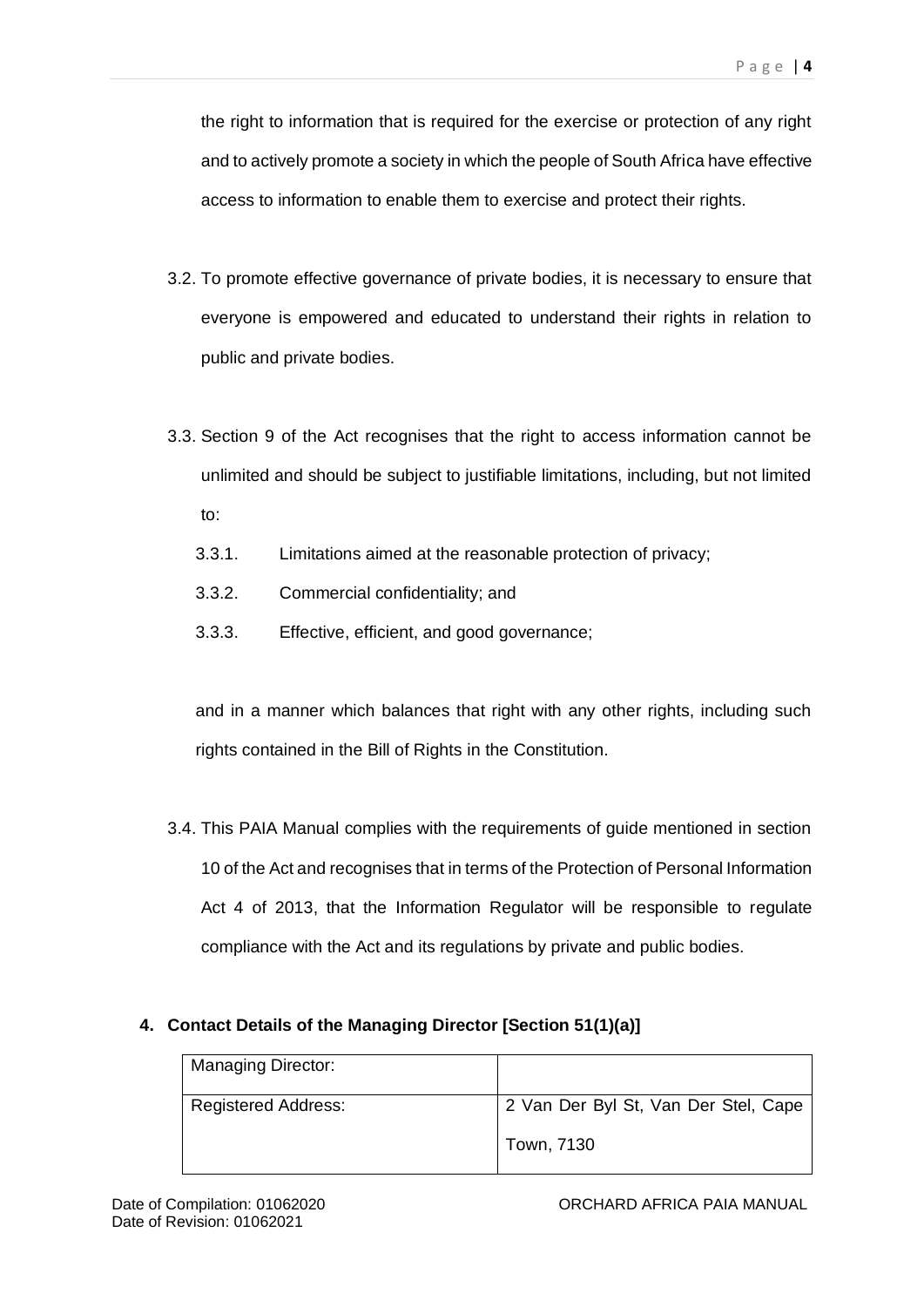| Postal Address:   | Postnet Suite #326, BagX15, Somerset |  |  |
|-------------------|--------------------------------------|--|--|
|                   | West, 7129                           |  |  |
| Telephone Number: | 082 295 4177                         |  |  |
| Website:          | https://www.orchardafrica-           |  |  |
|                   | southafrica.org/                     |  |  |

## **5. The Information Officer [Section 51(1)(b)]**

- 5.1. The Act prescribes the appointment of an Information Officer for public bodies where such Information Officer is responsible to, inter alia, assess request for access to information. The head of a private body fulfils such a function in terms of section 51.
- 5.2. The Information Officer appointed in terms of the Act also refers to the Information Officer as referred to in the Protection of Personal Information Act 4 of 2013. The Information Officer oversees the functions and responsibilities as required for in terms of both this Act as well as the duties and responsibilities in terms of section 55 of the Protection of Personal Information Act 4 of 2013 after registering with the Information Regulator.
- 5.3. The Information Officer may appoint, where it is deemed necessary, Deputy Information Officers, as allowed in terms of section 17 of the Act as well as section 56 of the Protection of Personal Information Act 4 of 2013. This is to render Orchard Africa as accessible as reasonable possible for requesters of its records and to ensure fulfilment of its obligations and responsibilities as prescribed in terms of section 55 of the Protection of Personal Information Act 4 of 2013. All request for information in terms of this Act must be addressed to the Information Officer.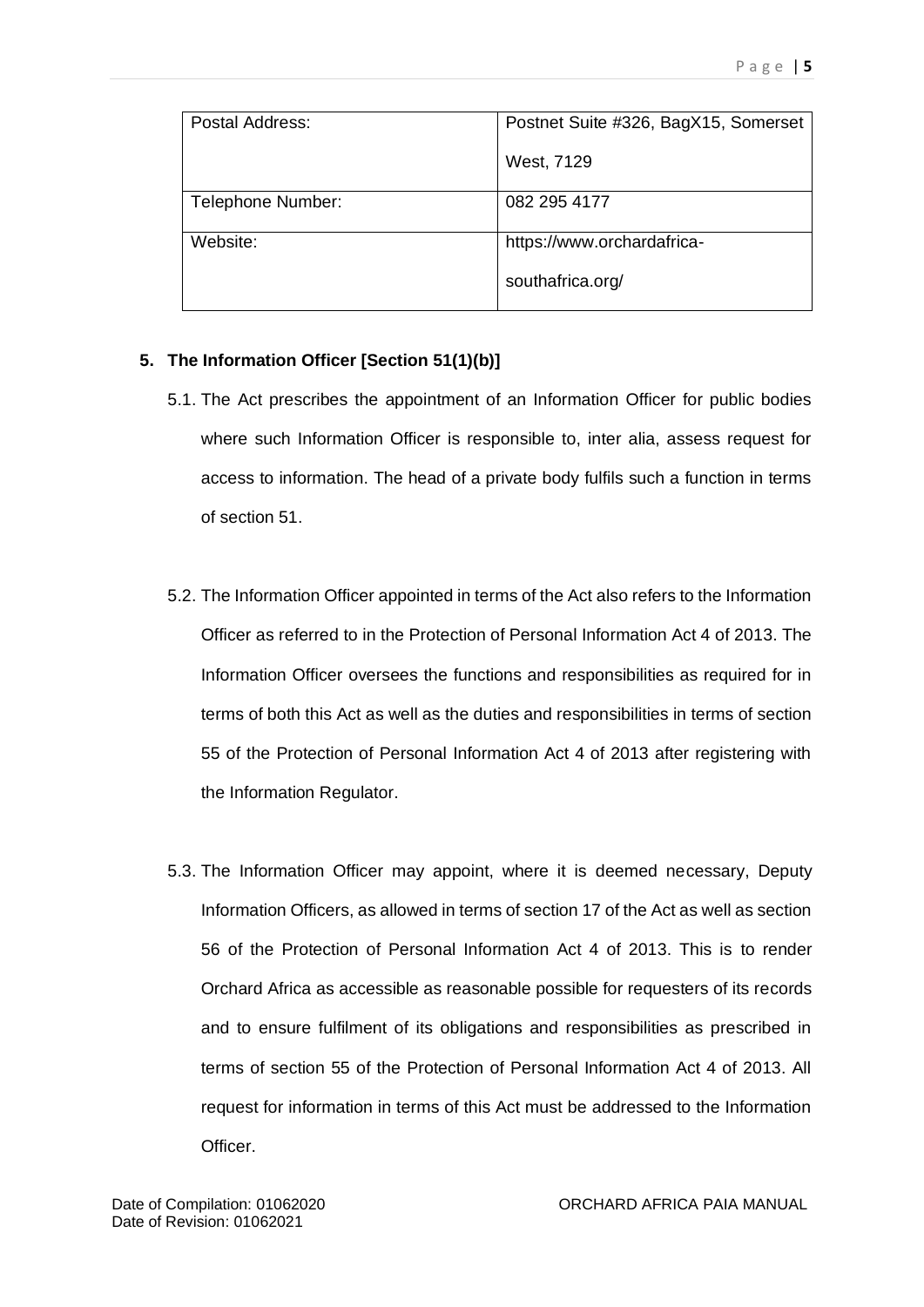| Information Officer        |                                      |
|----------------------------|--------------------------------------|
| <b>Registered Address:</b> | 2 Van Der Byl St, Van Der Stel, Cape |
|                            | Town, 7130                           |
| Postal Address:            | Postnet Suite #326, BagX15, Somerset |
|                            | West, 7129                           |
| Telephone Number:          | 082 295 4177                         |
| Website:                   | https://www.orchardafrica-           |
|                            | southafrica.org/                     |

## **6. Guide of SA Human Rights Commission (Section 51(1) (b))**

- 6.1. The Act grants a requester access to records of a private body, if the record is required for the exercise or protection of any rights. If a public body lodges a request, the public body must be acting in the public interest.
- 6.2. Requests in terms of the Act shall be made in accordance with the prescribed procedures, at the rates provided. The forms and tariff are dealt with in paragraphs 6 and 7 of the Act.
- 6.3. Requesters are referred to the Guide in terms of Section 10 which has been compiled by the South African Human Rights Commission, which will contain information for the purposes of exercising Constitutional Rights. The Guide is available from the SAHRC.
- 6.4. The contact details of the South African Human Rights Commission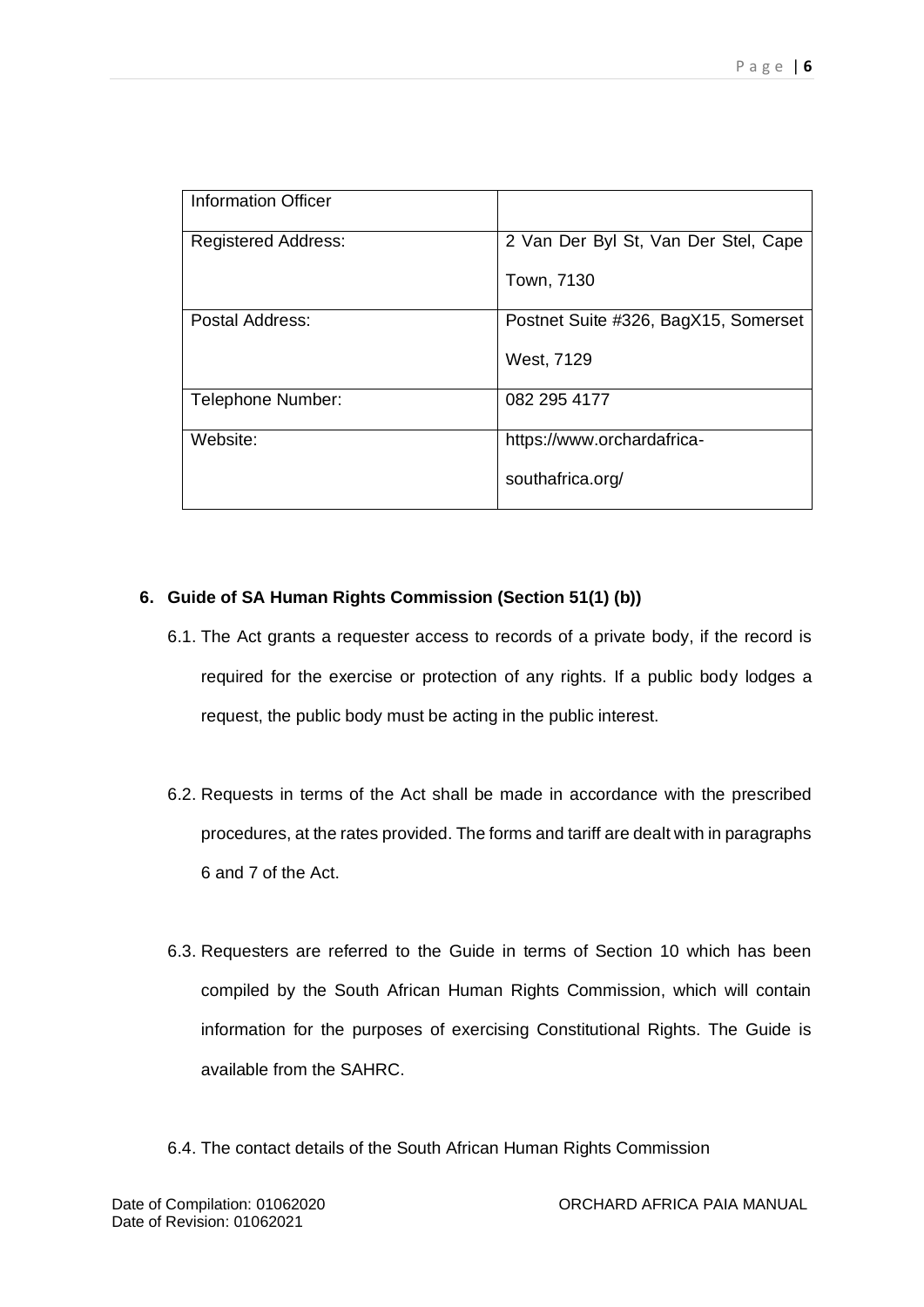| <b>Physical Address</b> | <b>PAIA Unit</b>                   |  |  |
|-------------------------|------------------------------------|--|--|
|                         | 29 Princess of Wales Terrace       |  |  |
|                         | <b>Cnr York and Andrew Streets</b> |  |  |
|                         | Parktown                           |  |  |
| Postal Address:         | Private Bag 2700, Houghton 2041    |  |  |
| Email:                  | PAIA@sahrc.org.za                  |  |  |
| Telephone Number:       | +27 11 877 3600                    |  |  |
| Website:                | www.sahrc.org.za                   |  |  |

## **7. Notice in terms of section 52(2) of the Act**

At this stage, no notice(s) has / have been published

## **8. Applicable Legislation**

- Administration of Estates Act 66 of 1965
- Basic Conditions of Employment Act 75 of 1997
- Close Corporations Act 69 of 1984
- Companies Act 71 of 2008
- Compensation for Occupational Injuries and Health Diseases Act 130 of 1993
- Employment Equity Act 55 of 1998
- Estate Agency Affairs Act 112 of 1976
- Income Tax Act 58 of 1962
- Insolvency Act No. 24 of 1936
- Labour Relations Act 66 of 1995
- Occupational Health & Safety Act 85 of 1993
- Pension Funds Act 24 of 1956
- Skills Development Act 97 of 1998
- Skills Development Levies Act 9 of 1999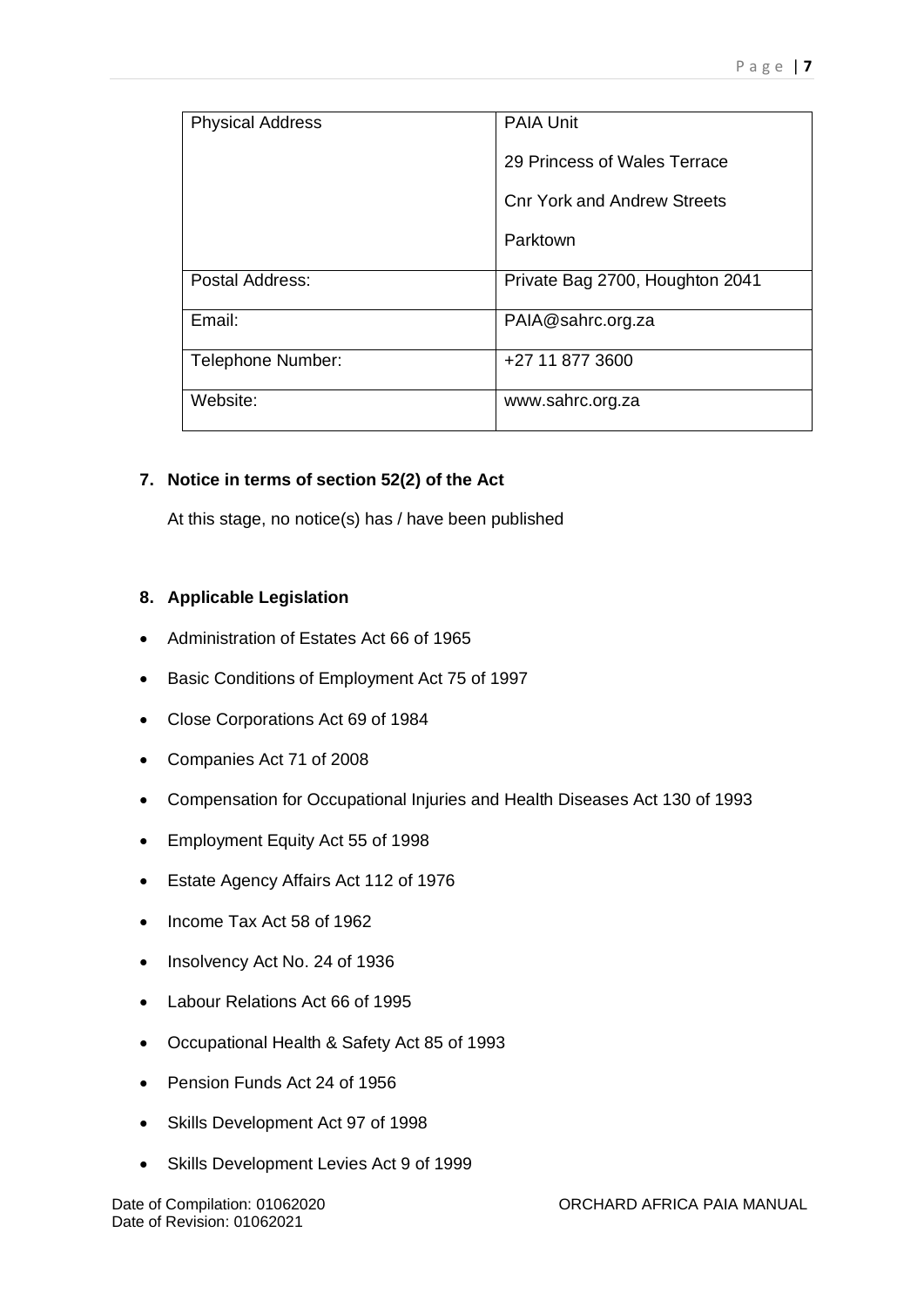- Stamp Duties Act 77 of 1968
- Stock Exchanges Control Act 1 of 1985 (and the rules and listing requirements of the JSE Securities Exchange authorised in terms thereof)
- Unemployment Contributions Act 4 of 2002
- Unemployment Insurance Act 30 of 1966
- Value Added Tax Act 89 of 1991

## **9. Records that may be requested**

- 9.1. Any request for access to a record in terms of PAIA must substantially correspond with Form C of Annexure B to Government Notice No. R.187 dated 15 February 2002 and should be specific in terms of the record requested
- 9.2. Orchard Africa maintains records on the categories and subject matters listed below. Please note that recording a category or subject matter in this Manual does not imply that a request for access to such records would be honoured. All requests for access will be evaluated on a case-by-case basis in accordance with the provisions of PAIA.
- 9.3. Please note further that many of the records held by Orchard Africa are those of third parties, such as clients and employees, and Orchard Africa takes the protection of third-party confidential information very seriously. Where Orchard Africa acts as professional advisors to clients, many of the records held are confidential and others are the property of the client and not of Orchard Africa.
- 9.4. For further information on the grounds of refusal of access to a record please see paragraph 12 below. Requests for access to these records will be considered very carefully. Please ensure that requests for such records are carefully motivated.

| <b>Category of records</b>                                    | <b>Records</b>                                     |  |  |
|---------------------------------------------------------------|----------------------------------------------------|--|--|
| <b>Internal records</b>                                       | Memoranda and Articles of Association<br>$\bullet$ |  |  |
|                                                               | <b>Financial records</b>                           |  |  |
| The records listed pertain to<br>Orchard Africa's own affairs | Operational records<br>$\bullet$                   |  |  |
|                                                               | Intellectual property<br>$\bullet$                 |  |  |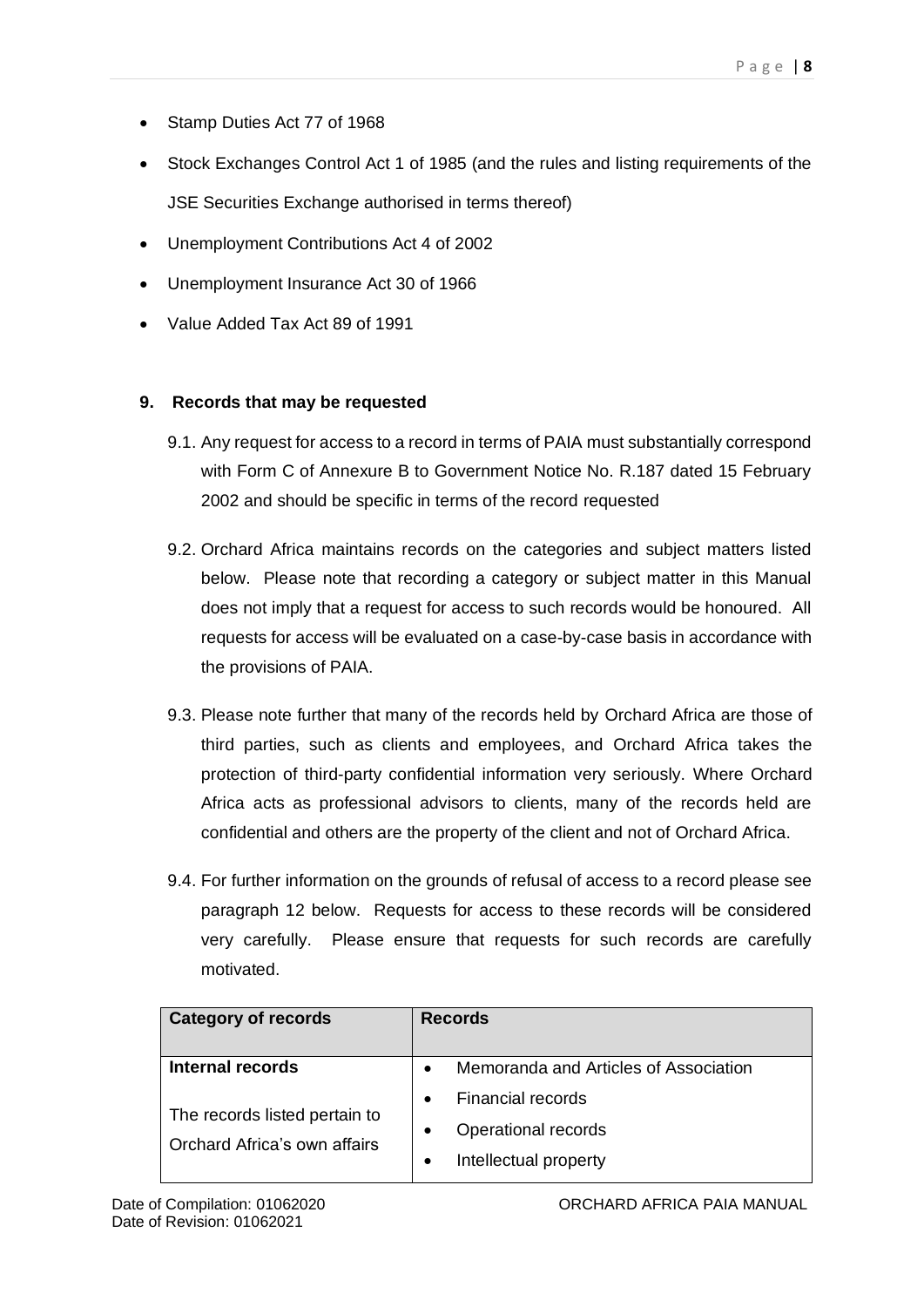| <b>Category of records</b>                                                                                                                                                                                                                                                                                                                                                                                                                                                                     | <b>Records</b>                                                                                                                                                                                                                                                                                                                                                                                                                                                                                                                                                                                                              |
|------------------------------------------------------------------------------------------------------------------------------------------------------------------------------------------------------------------------------------------------------------------------------------------------------------------------------------------------------------------------------------------------------------------------------------------------------------------------------------------------|-----------------------------------------------------------------------------------------------------------------------------------------------------------------------------------------------------------------------------------------------------------------------------------------------------------------------------------------------------------------------------------------------------------------------------------------------------------------------------------------------------------------------------------------------------------------------------------------------------------------------------|
| <b>Personnel records</b><br>For the purposes of this<br>section, "personnel" means<br>any person who works for or<br>provides services to or on<br>behalf of Orchard Africa and<br>receives or is entitled to<br>receive any remuneration and<br>any other person who assists<br>in carrying out or conducting<br>the business of Orchard Africa.<br>This includes partners,<br>directors, all permanent,<br>temporary, and part-time staff<br>as well as consultants and<br>contract workers. | Marketing records<br>$\bullet$<br>Internal correspondence<br>Service records<br>Statutory records<br>Internal policies and procedures<br>Minutes of meetings<br>Any personal records provided to Orchard<br>$\bullet$<br>Africa by Orchard Africa personnel<br>Any records a third party has provided to<br>$\bullet$<br>Orchard Africa about any of their personnel<br>Conditions of employment and other<br>personnel-related contractual and quasi legal<br>records<br>Employment policies and procedures<br>٠<br>Internal evaluation and disciplinary records<br>٠<br>and<br>Other internal records and correspondence. |
| <b>Client-related records</b>                                                                                                                                                                                                                                                                                                                                                                                                                                                                  | Contracts with the client and between the<br>$\bullet$<br>client and other persons                                                                                                                                                                                                                                                                                                                                                                                                                                                                                                                                          |
| Other third-party records<br>Records are kept in respect of<br>other parties, including without<br>limitation joint ventures and<br>consortia to which Orchard<br>Africa is a party, contractors<br>and sub-contractors, suppliers,<br>service providers, and                                                                                                                                                                                                                                  | Personnel, client, or Orchard Africa records<br>$\bullet$<br>which are held by another party as opposed<br>to being held by Orchard Africa<br>Records held by Orchard Africa pertaining to<br>other parties, including financial records,<br>correspondence, contractual records, records<br>provided by the other party, and records third<br>parties have provided about the contractors or<br>suppliers                                                                                                                                                                                                                  |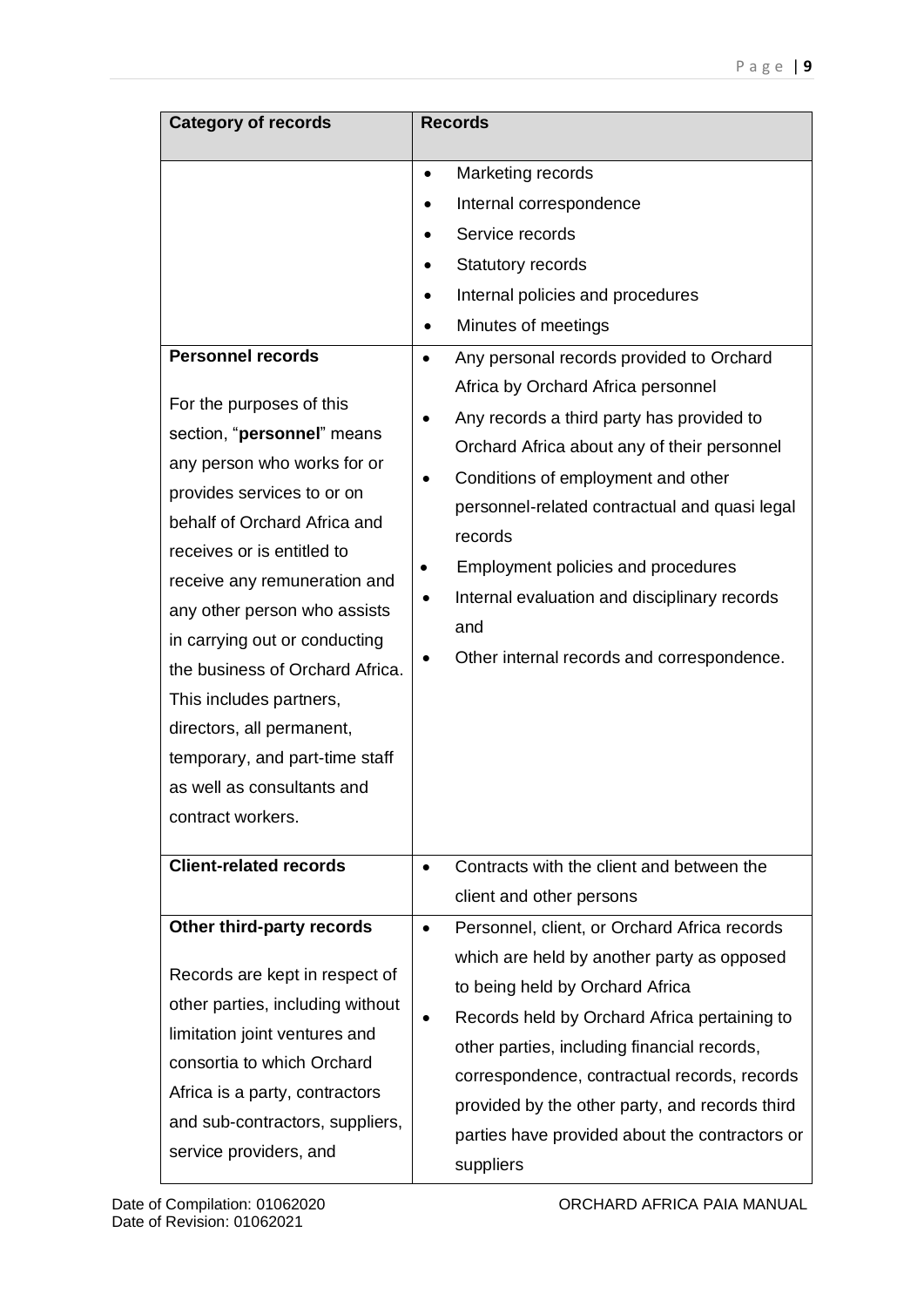| <b>Category of records</b>    | <b>Records</b>                                         |
|-------------------------------|--------------------------------------------------------|
| providers of information      |                                                        |
| regarding general market      |                                                        |
| conditions. In addition, such |                                                        |
| other parties may possess     |                                                        |
| records which can be said to  |                                                        |
| belong to Orchard Africa.     |                                                        |
|                               |                                                        |
| <b>Other records</b>          | Information relating to Orchard Africa<br>$\bullet$    |
|                               | Research information belonging to Orchard<br>$\bullet$ |
|                               | Africa or carried out on behalf of a third party       |
|                               |                                                        |

#### **10. Records Available without a Request to Access in terms of the Act**

- 10.1. Records of a public nature, typically those disclosed on the Orchard Africa website and in its various annual reports, may be accessed without the need to submit a formal application.
- 10.2. Other non-confidential records, such as statutory records maintained at CIPC, may also be accessed without the need to submit a formal application, however, please note that an appointment to view such records will still have to be made with the Information Officer.

## **11. Prescribed Fees (Section 51 (1) (f))**

11.1. Fees Provided by the Act

The Act provides for two types of fees, namely:

1. A request fee, which is a form of administration fee to be paid by al! requesters except personal requesters, before the request is considered and is not refundable; and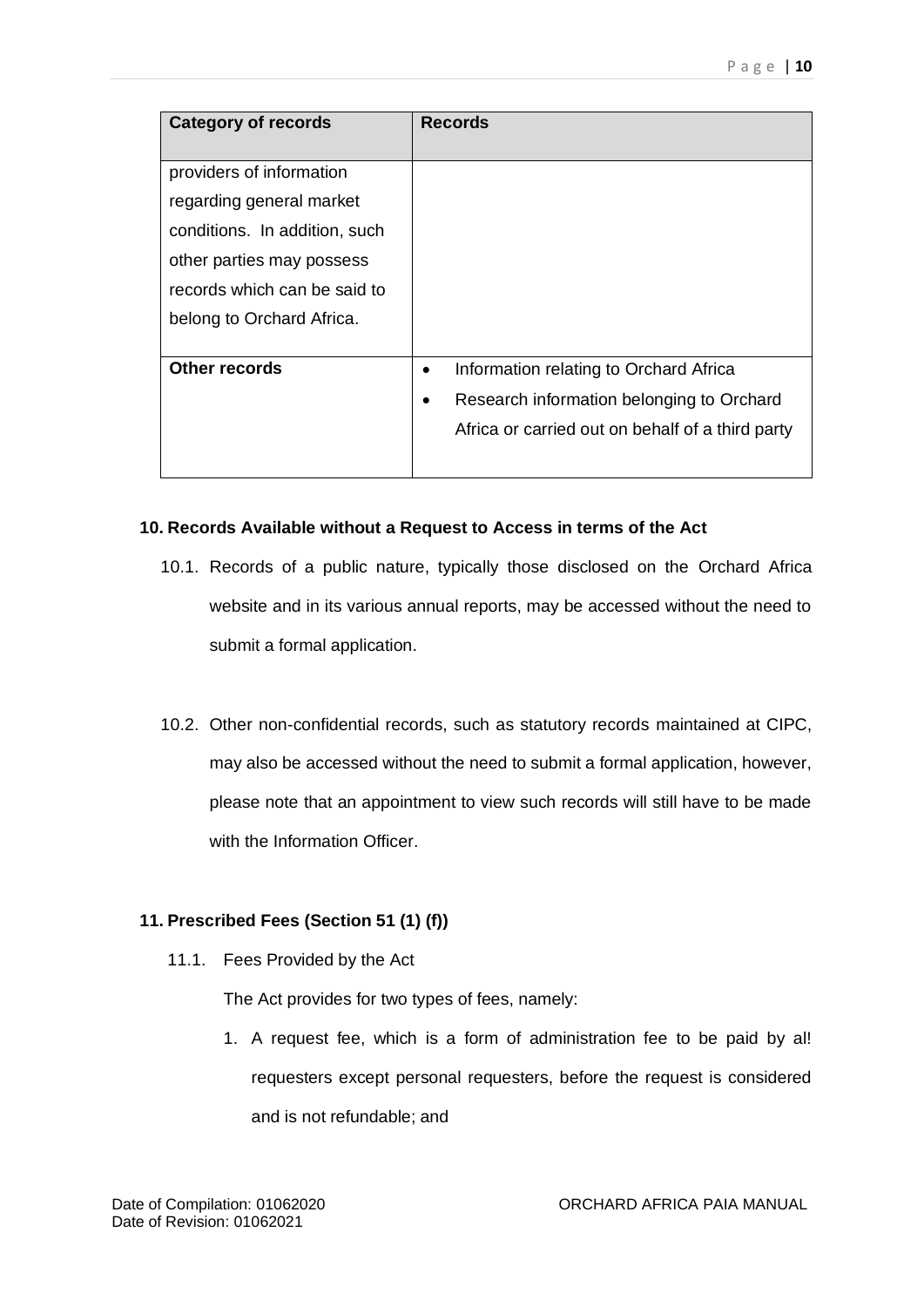- 2. An access fee, which is paid by all requesters if a request for access is granted. This fee is inclusive of costs involved by the private body in obtaining and preparing a record for delivery to the requester.
- 11.2. When the request is received by the Information Officer, such officer shall by notice require the requester, other than a personal requester, to pay the prescribed request fee, before further processing of the request (section 54(1)).
- 11.3. If the search for the record has been made and the preparation of the record for disclosure, including arrangement to make it available in the requested form, requires more than the hours prescribed in the regulations for this purpose, the Information Officer shall notify the requester to pay as a deposit the prescribed portion of the access fee which would be payable if the request is granted.
- 11.4. The Information Officer shall withhold a record until the requester has paid the fees as indicated below.
- 11.5. A requester whose request for access to a record has been granted, must pay an access fee that is calculated to include, where applicable, the request fee, the process fee for reproduction and for search and preparation, and for any time reasonably required more than the prescribed hours to search for and prepare the record for disclosure including deciding to make it available in the request form.
- 11.6. If a deposit has been paid in respect of a request for access, which is refused, then the Information Officer concerned must repay the deposit to the requester.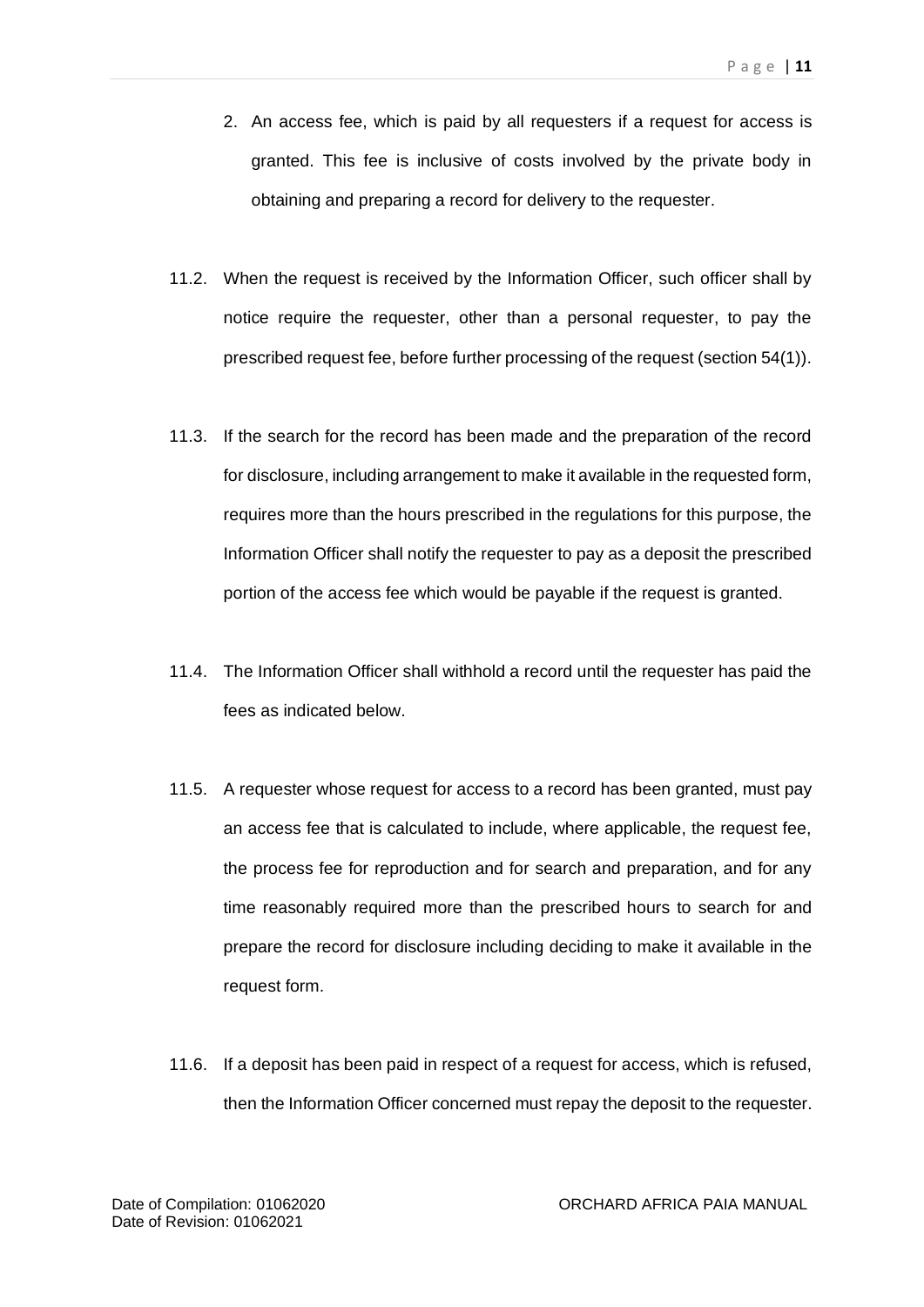| Information in an A-4 size page photocopy or part thereof    | R 1,10  |
|--------------------------------------------------------------|---------|
| A printed copy of an A4-size page or part thereof            | R 0,75  |
| A copy in computer-readable format, for example: flash drive | R 7,50  |
| A transcription of visual images, in an A4-size page or part | R 40,00 |
| thereof                                                      |         |
| A copy of visual images                                      | R 60,00 |
| A transcription of an audio record for an A4-size page or    | R 20,00 |
| part thereof                                                 |         |
| A copy of an audio record                                    | R 30,00 |

## **12. Grounds to Refuse Access**

A private body such as ORCHARD AFRICA is entitled to refuse a request for information.

12.1. Mandatory protection of the privacy of a third party who is a natural person or

a deceased person (section 63) or a juristic person, as included in the Protection of Personal Information Act 4 of 2013, which would involve the unreasonable disclosure of personal information of that natural or juristic person;

12.2.mandatory protection of personal information and for disclosure of any personal information to, in addition to any other legislative, regulatory, or contractual agreements, comply with the provisions of the Protection of Personal Information Act 4 of 2013;

12.3.Mandatory protection of the commercial information of a third party (section 64) if the record contains: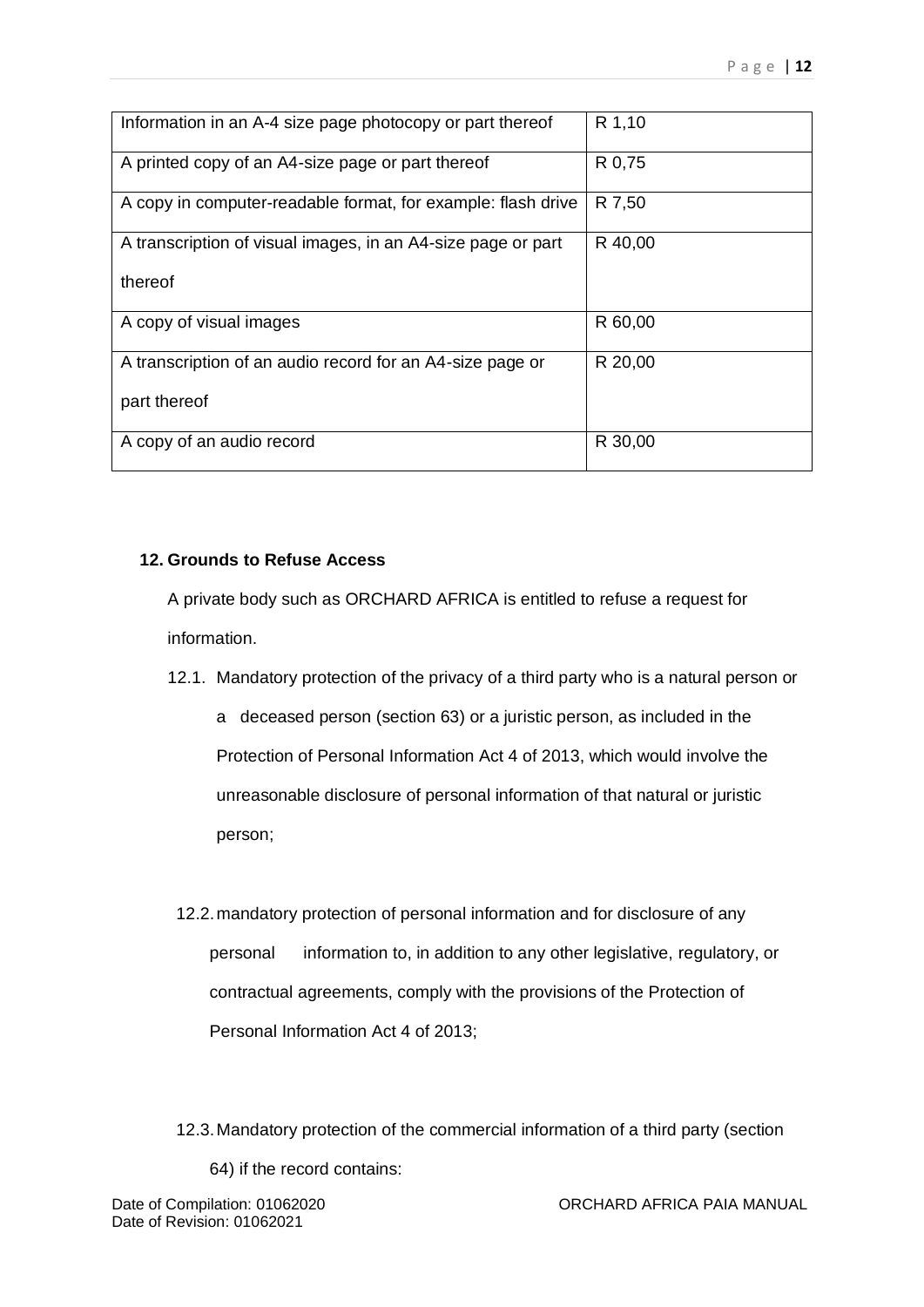- 12.3.1. trade secrets of the third party;
- 12.3.2. financial, commercial, scientific, or technical information which disclosure could likely cause harm to the financial or commercial interests of that third party;
- 12.3.3. mandatory protection of confidential information of third parties (section 65) if it is protected in terms of any agreement;
- 12.3.4. information disclosed in confidence by a third party to ORCHARD AFRICA, if the disclosure could put that third party at a disadvantage in negotiations or commercial competition;
- 12.3.5. mandatory protection of the safety of individuals and the protection of property (section 66);
- 12.3.6. mandatory protection of records which would be regarded as privileged in legal proceedings (section 67).

#### **13. Availability of this Manual**

This manual is available for inspection by the public upon request, during office hours and free of charge at the offices of Orchard Africa. This manual is also published on the Orchard Africa website referred to above.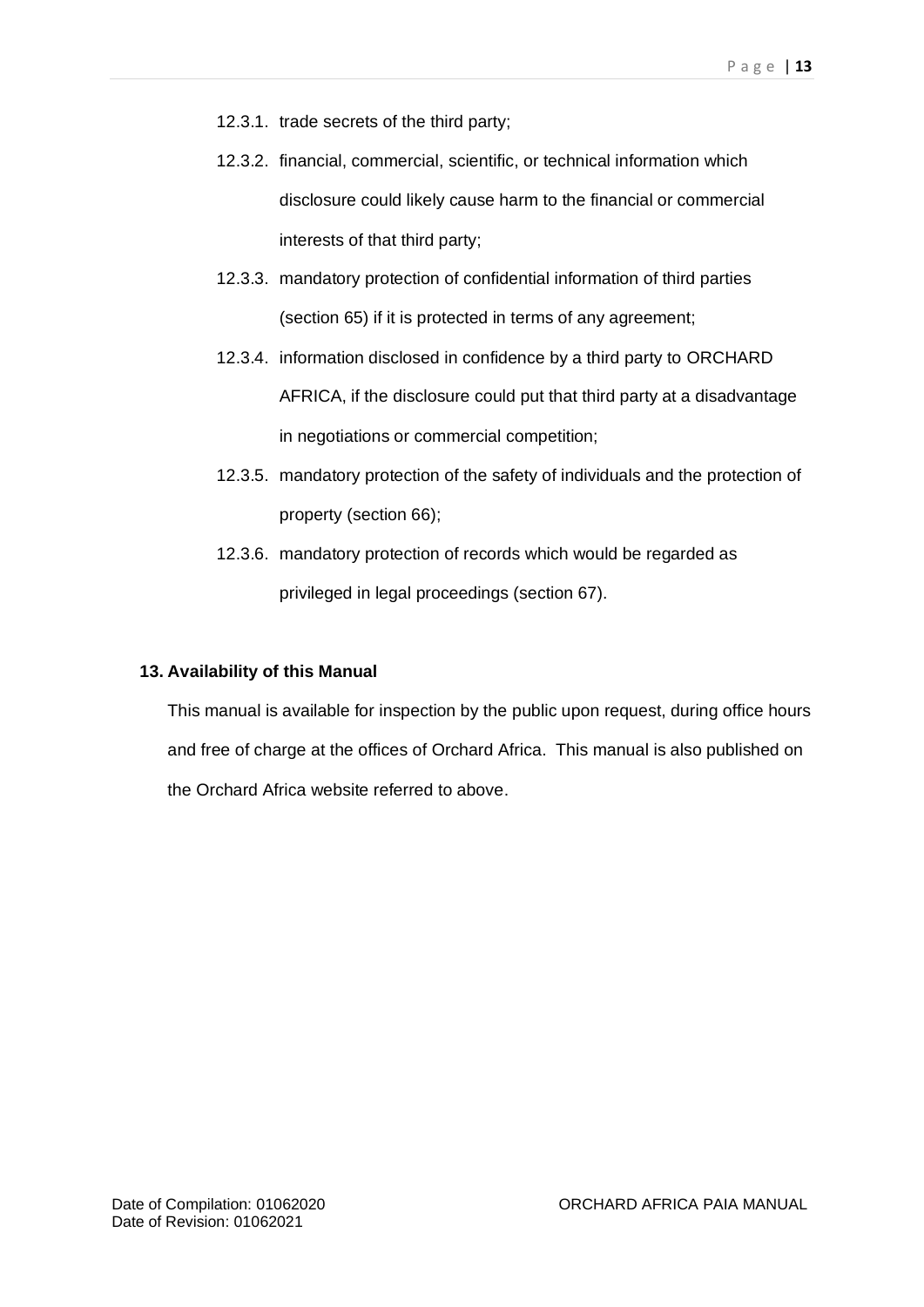#### **FORM C**

#### REQUEST FOR ACCESS TO RECORD OF PRIVATE BODY (Section 53(1) of the Promotion of Access to Information Act, 2000 (Act No. 2 of 2000)

[Regulation 10]

#### **A. Particulars of private body**

The Head:

#### **B. Particulars of person requesting access to the record**

(a) The particulars of the person who requests access to the record must be given below.

- (b) The address and/or fax number in the Republic to which the information is to be sent must be given.
- (c) Proof of the capacity in which the request is made, if applicable, must be attached.

Full names and surname: Identity number: Postal address: Fax number: Telephone number: E-mail address: Capacity in which request is made, when made on behalf of another person:

## **C. Particulars of person on whose behalf request is made**

This section must be completed *ONLY if* a request *for information is* made on behalf of *another* person.

Full names and surname:

Identity number: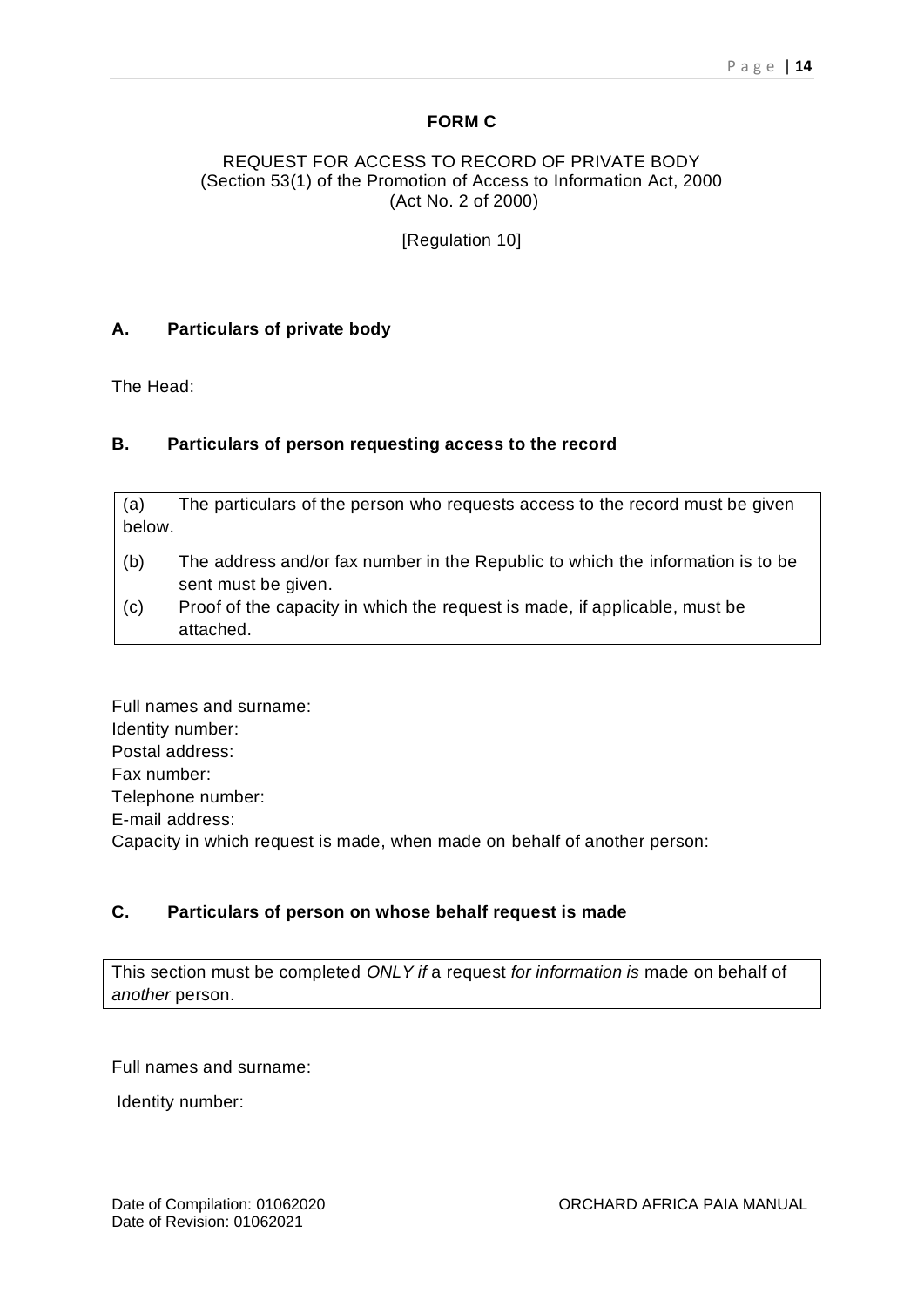## **D. Particulars of record**

- (a) Provide full particulars of the record to which access is requested, including the reference number if that is known to you, to enable the record to be located.
- (b) If the provided space is inadequate, please continue a separate folio and attach it to this form.

The requester must sign all the additional folios.

- 1 Description of record or relevant part of the record:
- 2 Reference number, if available:
- 3 Any further particulars of record:

## **E. Fees**

- (a) A request for access to a record, other *than* a record containing personal information about yourself, will be processed only after a request fee has been paid.
- (b) You will be *notified of* the amount required to be paid as the request fee.
- (c) The fee payable for access to a record depends *on* the form *in which* access is required and the reasonable time *required* to search for and prepare a record.
- (d) If you qualify for exemption *of* the payment *of* any fee, please state the reason for exemption.

Reason for exemption from payment of fees:

#### **F. Form of access to record**

If you are prevented by a disability to read, view, or listen to the record in the form of access provided for in 1 to 4 hereunder, state your disability and indicate in which form the record is required.

| Disability:                         | Form in which record is<br>required |  |  |
|-------------------------------------|-------------------------------------|--|--|
| Form in which record is required:   |                                     |  |  |
| Mark the appropriate box with an X. |                                     |  |  |

NOTES:

- (a) Compliance with your request in the specified form may depend on the form in which the record is available.
- (b) Access in the form requested may be refused in certain circumstances. In such a case you will be informed if access will be granted in another form.
- (c) The fee payable for access for the record, if any, will be determined partly by the form in which access is requested.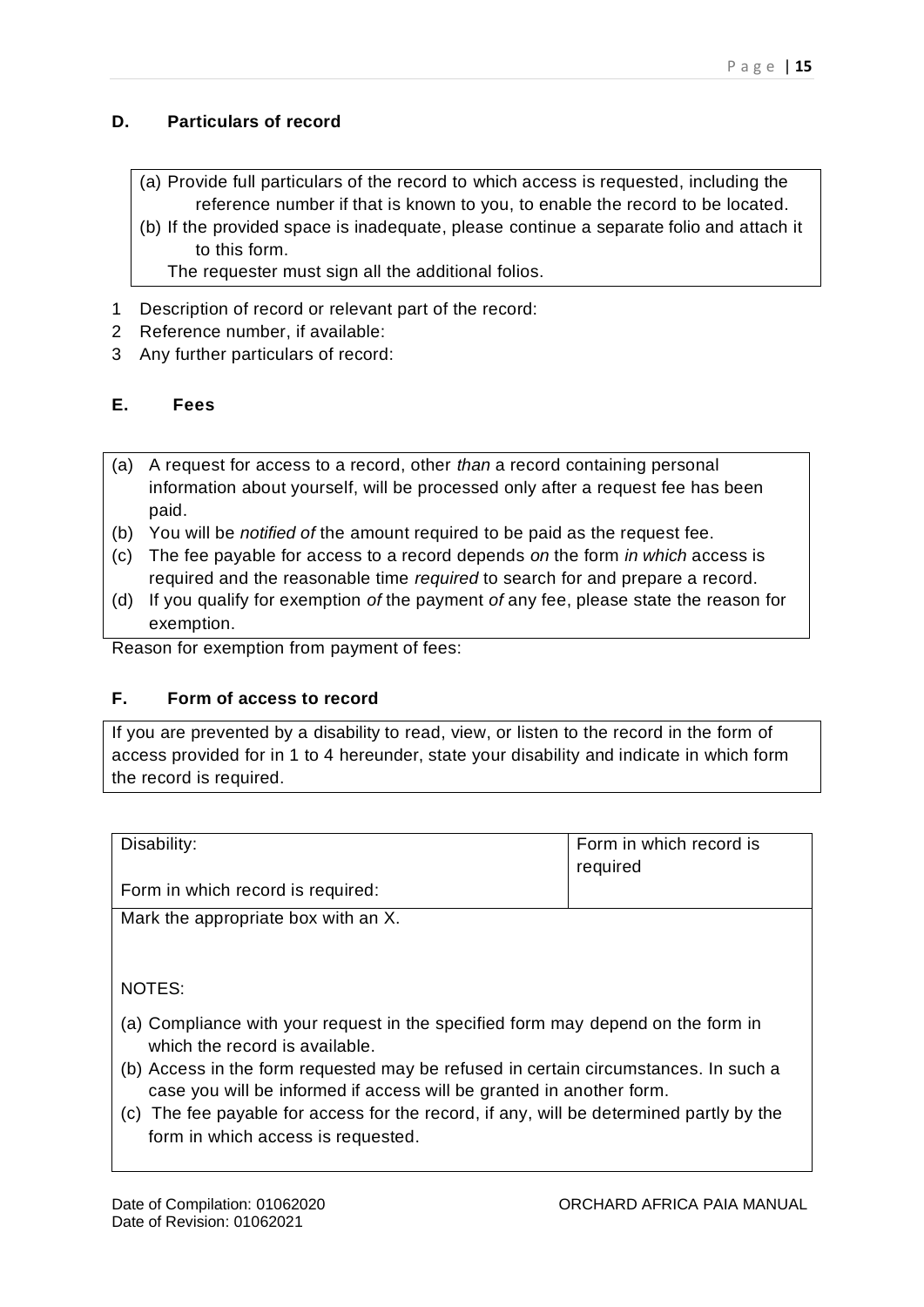|                                                                   | 1. If the record is in written or printed form:   |                                                                                   |            |                          |  |  |
|-------------------------------------------------------------------|---------------------------------------------------|-----------------------------------------------------------------------------------|------------|--------------------------|--|--|
|                                                                   |                                                   |                                                                                   |            |                          |  |  |
|                                                                   | copy of                                           | inspection of record                                                              |            |                          |  |  |
|                                                                   | record*<br>2. If record consists of visual images |                                                                                   |            |                          |  |  |
|                                                                   |                                                   |                                                                                   |            |                          |  |  |
|                                                                   |                                                   | this includes photographs, slides, video recordings, computer-generated images,   |            |                          |  |  |
|                                                                   | sketches, etc.)                                   |                                                                                   |            |                          |  |  |
|                                                                   | transcription of the                              |                                                                                   |            |                          |  |  |
|                                                                   | view the images                                   | copy of the images"                                                               |            |                          |  |  |
|                                                                   |                                                   |                                                                                   |            | images*                  |  |  |
|                                                                   |                                                   | 3. If record consists of recorded words or information which can be reproduced in |            |                          |  |  |
|                                                                   |                                                   |                                                                                   |            |                          |  |  |
| sound:                                                            |                                                   |                                                                                   |            |                          |  |  |
|                                                                   | listen to the                                     |                                                                                   |            |                          |  |  |
|                                                                   | soundtrack.                                       | transcription of soundtrack*                                                      |            |                          |  |  |
|                                                                   | audio                                             | written or printed document                                                       |            |                          |  |  |
|                                                                   | cassette                                          |                                                                                   |            |                          |  |  |
|                                                                   |                                                   |                                                                                   |            |                          |  |  |
|                                                                   |                                                   | 4. If record is held on computer or in an electronic or machine-readable form:    |            |                          |  |  |
|                                                                   |                                                   | printed copy of                                                                   |            |                          |  |  |
| printed copy of<br>record*                                        |                                                   | copy in computer readable<br>information.                                         |            |                          |  |  |
|                                                                   |                                                   | form <sup>*</sup>                                                                 |            |                          |  |  |
|                                                                   |                                                   | derived from the<br>record"                                                       |            | (Stiffy or compact disc) |  |  |
|                                                                   |                                                   |                                                                                   |            |                          |  |  |
| 'If you requested a copy or transcription of a record (above), do |                                                   |                                                                                   |            |                          |  |  |
| you wish the                                                      |                                                   |                                                                                   |            |                          |  |  |
| copy or transcription to be posted to you?                        |                                                   |                                                                                   | <b>YES</b> | <b>NO</b>                |  |  |
|                                                                   |                                                   |                                                                                   |            |                          |  |  |
|                                                                   | Postage is payable.                               |                                                                                   |            |                          |  |  |

## **G Particulars of right to be exercised or protected**

If the provided space is inadequate, please continue on a separate folio and attach it to this form. The requester must sign all the additional folios.

- 1. Indicate which right is to be exercised or protected:
- 2. Explain why the record requested is required for the exercise or protection of the aforementioned right: